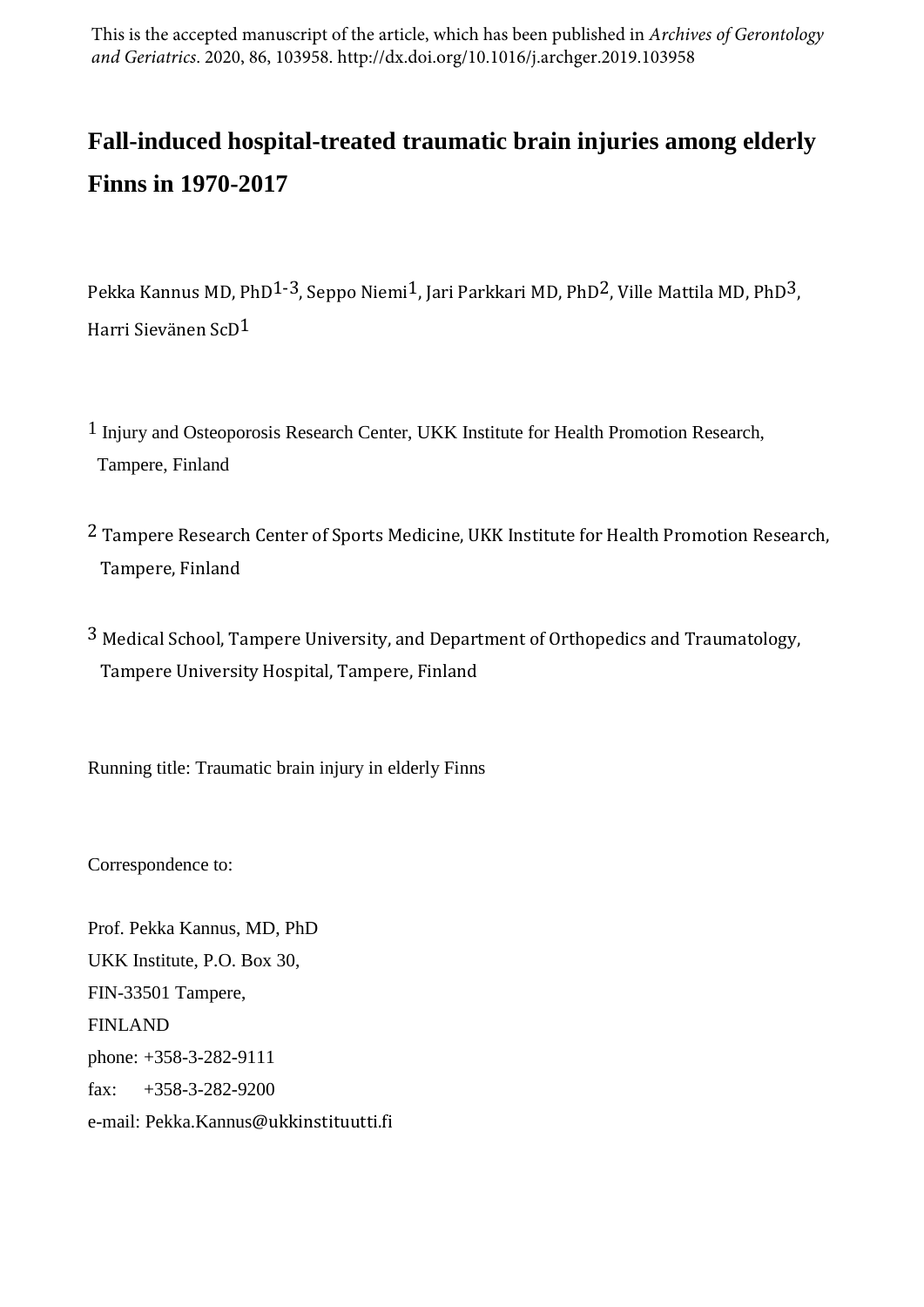#### **Abstract**

**Background:** Fall-induced traumatic brain injuries (TBI) of elderly adults are a major public health concern.

**Methods:** We determined the current trends in the absolute number and incidence (per 100,000) persons) of severe fall-induced TBI among 80-year-old or older Finns by taking into account all persons who were admitted to Finnish hospitals for primary treatment of such injury between 1970 and 2017.

**Results:** The total number of hospitalized older Finns with a fall-induced TBI increased considerably between the years 1970 and 2017, from 60 (women) and 25 (men) in 1970 to 1622 (women) and 991 (men) in 2017. The age-adjusted incidence of TBI (per 100,000 persons) also showed a clear increase from 1970 to 2017: from 167.9 to 800.4 in women (377% increase), and from 176.8 to 927.3 in men (424% increase). If this trend in the age-adjusted incidence of hospitaltreated TBI continues, and the size of the 80-year-old or older Finnish population increases as predicted (from 0.29 million in 2017 to 0.49 million in 2030), the number of these severe injuries among 80-year-old or older Finns will be approximately 1.8 times higher in 2030 (4811 injuries) compared with 2613 injuries in 2017.

**Conclusions:** The number and age-adjusted incidence of fall-induced hospital-treated TBI among elderly Finns increased considerably between 1970 and 2017. Wide-scale fall and injury prevention measures are urgently needed, because further aging of the population is likely to worsen the problem in the near future.

**Key words:** Fall-induced Traumatic Brain Injury - Elderly Finnish Persons - Secular Trends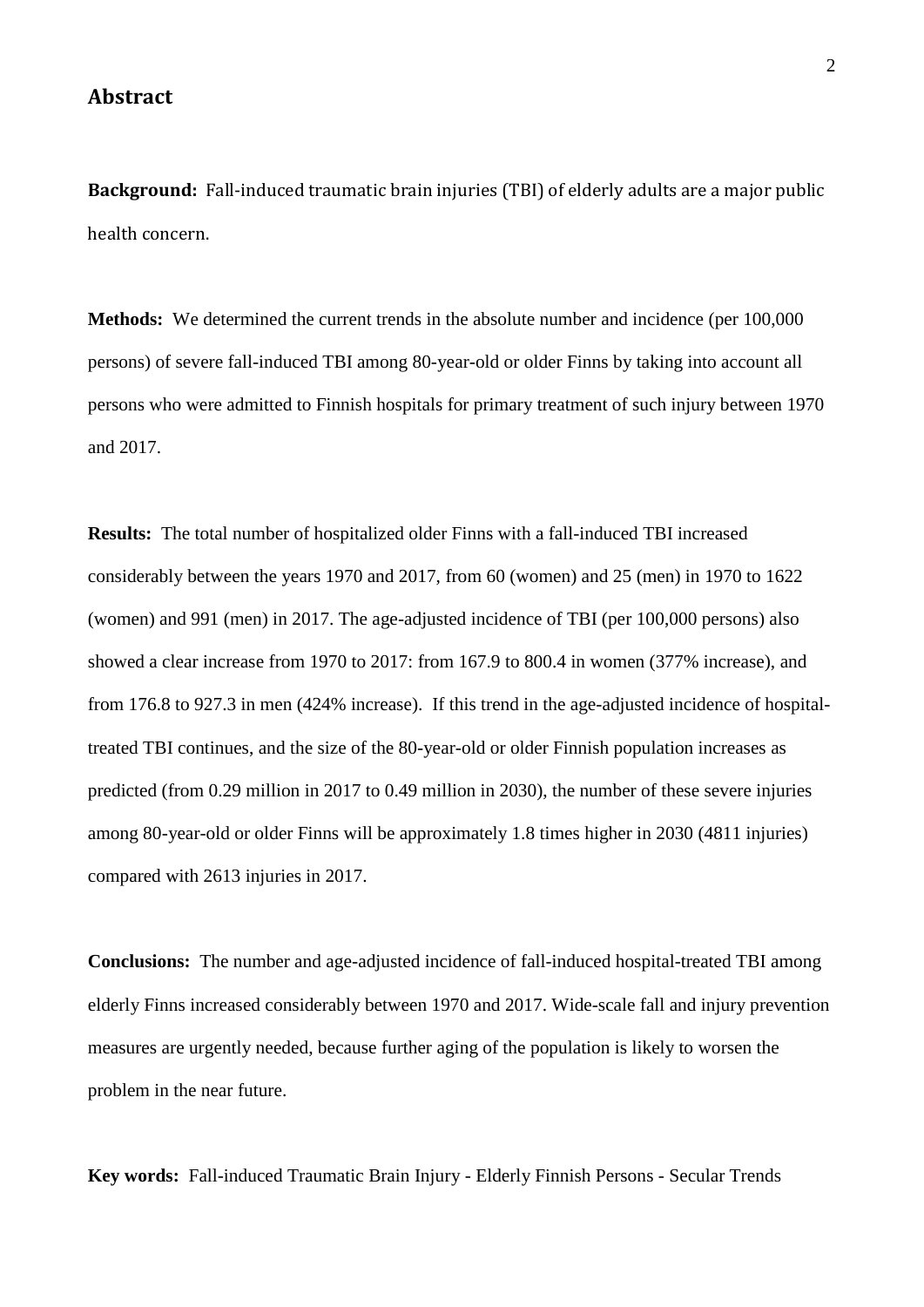## **Introduction**

Traumatic brain injury (TBI) is a major cause of hospitalization, disability and death worldwide (1- 5). Younger people usually receive a TBI in sports activities, motor-vehicle crashes or assaults, while among elderly people a simple fall is clearly the most common cause of the TBI (1-10). In long-term care facilities, head impact occurs in surprisingly many fall incidents, in one-third of all falls (11).

As such, falls and related injuries are a major public health concern, especially in contemporary societies that have aging populations (2,3,9). As the number of elderly persons in these populations continues to increase, the number of injuries will also rise.

About 30% of older adults living in the community and over 50% of those living in institutions fall every year, and about 50% of those who fall do so repeatedly (2). Not all falls are injurious, but 4- 5% of them result in a fracture, and other serious injuries, such as TBI, severe lacerations and serious soft tissue injuries, occur in 5-11% of falls (2,3,4,7,8-10). Of these categories, a fall-induced TBI is the most severe (life-threatening) condition.

Previously we reported that the number and incidence of fall-induced hospital-treated TBI in Finnish older adults 80 years of age or older have shown an increasing trend since 1970s (12). The objective of this study was to follow this high-risk population to the end of 2017 to assess the most recent changes in the risk of this severe and disabling injury. These statistics will benefit all parties (health care professionals, politicians) related to falls and injury prevention of older adults. Understanding the epidemiologic trends in elderly people's TBI will help in organizing and optimizing the preventive work and its resources.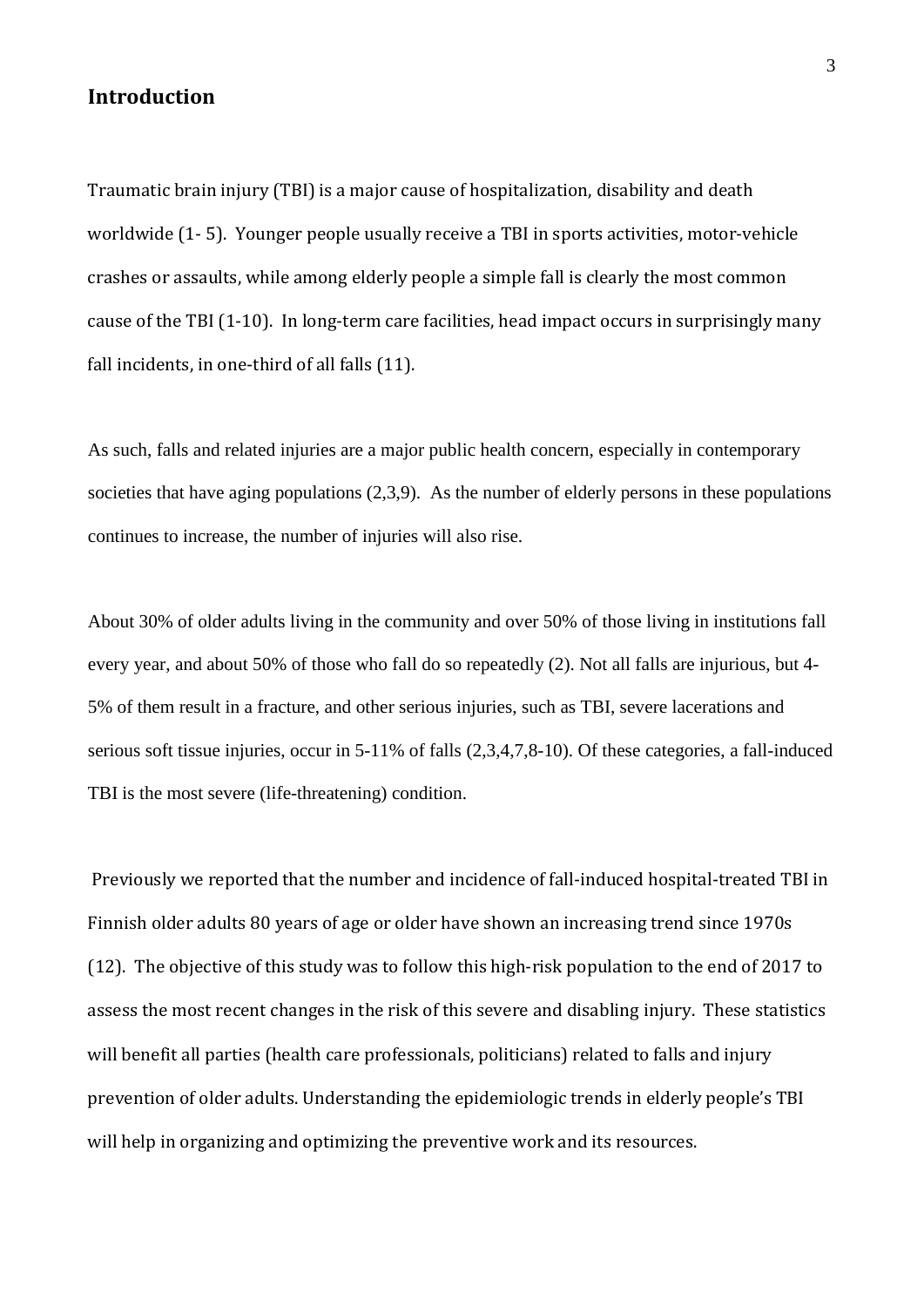#### **Materials and Methods**

In accord with other epidemiologic studies (2,12,13), we defined a fall-induced TBI as a head injury that occurred as a consequence of a fall from standing height of 1 m or less and resulted in hospitalization of the victim and then collected from the National Hospital Discharge Register (NHDR) all Finnish persons 80 years of age or older who were admitted to our hospitals from 1970 to 2017 for primary treatment of such injury. Traffic accidents and other high energy trauma were excluded, as were cases with codes identifying trauma sequelae and orthopedic aftercare.

The Finnish NHDR (established in 1967) is operated by the National Institute of Health and Welfare (Helsinki, Finland). It is the oldest nationwide discharge register in the world, and the data provided are well suited for epidemiologic analyses. This statutory, computer-based register is well validated covering acute injuries in the population adequately (annual coverage of injuries is > 90%) and recording them accurately (annual accuracy of injury diagnoses is also  $\geq$  90%). This concerns especially severe injuries with clear-cut diagnoses, such as TBI (14,15).

Between 1970 and 2017, the Finnish NHDR has used the eighth, ninth, and tenth revisions of the International Classification of Diseases: ICD-8 (1970-1986), ICD-9 (1987-1995), and ICD-10 (1996-2017). The used diagnosis code classes for the TBI were: 800-804 and 850-854 (ICD-8); 800-803 and 850-854 (ICD-9); and S02, S06, S07 and S09 (ICD-10).

The annual midyear population figures in 1970–2017 and the population prediction until the year 2030 were taken from the Official Statistics of Finland (16,17). In this statutory, computer-based register (The Official Population Register of Finland), every Finn is registered by his or her personal identification number. The register is quality controlled continuously and updated by Statistics Finland, the Central Statistical Office of Finland.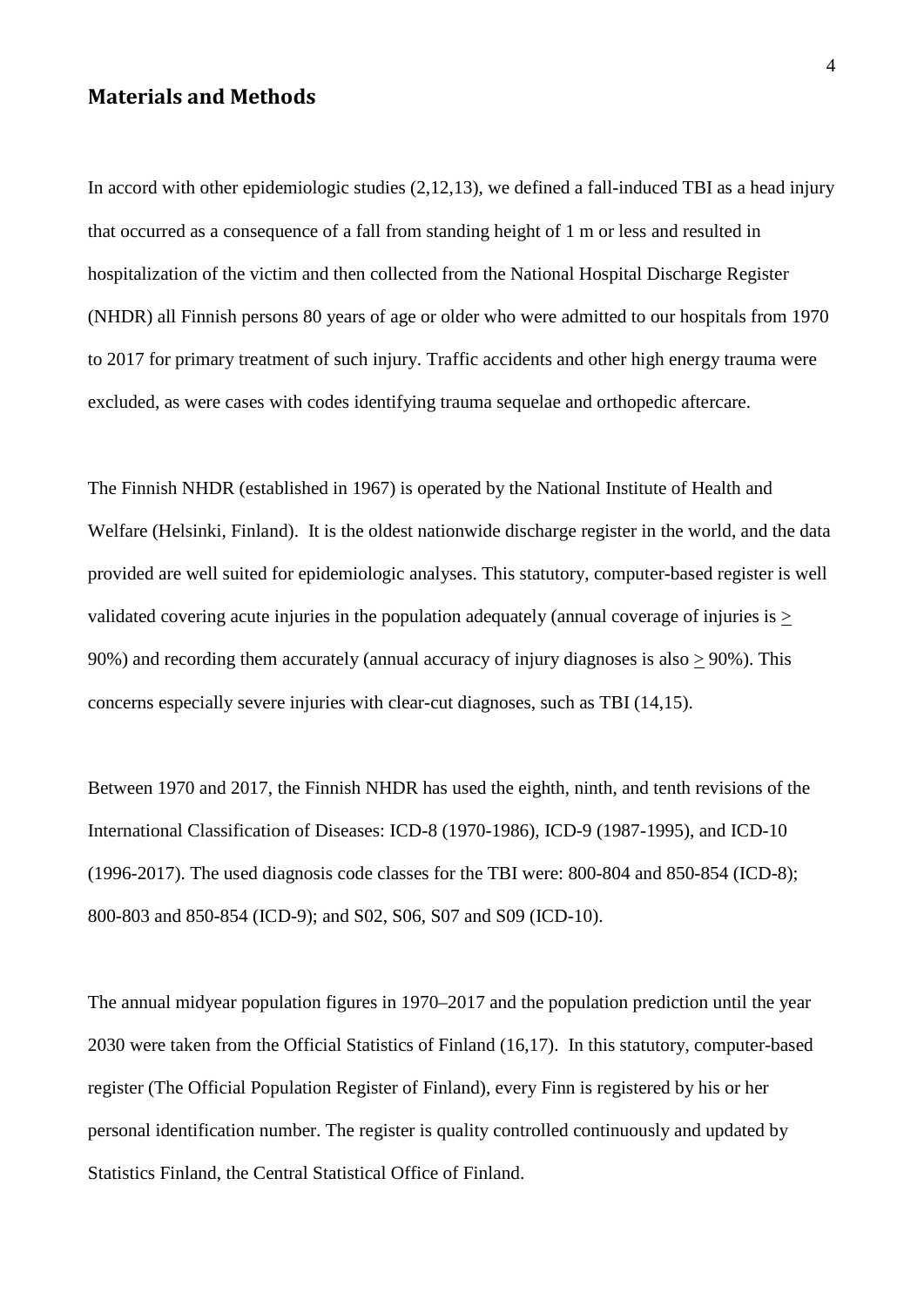Age-adjusted and age-specific incidences of hospital-treated TBI were calculated for both sexes and were expressed as the number of cases per 100,000 adults aged 80 years or older per year. The age adjustment was performed by direct standardization using the mean 80+ population in 1970-2017 as the standard population. Calculations for the age-specific incidences were done in 5-year age groups (80-84, 85-89, and >90 years).

In each of the above noted age groups, the future incidence prediction was assessed using a linear regression model, and then, within each age and sex group, the predicted absolute number of hospital-treated TBIs in 2030 was obtained by multiplying the incidence by the estimated number of inhabitants. This estimation was obtained from the Finnish Population Projections 2018-2030 (17).

The study consisted of the entire Finnish population (4.6 million people in 1970 with a gradual growth to 5.5 million in 2017). Thus, the given absolute numbers and incidence rates of the hospital-treated TBI among 80-year-old or older Finns were not cohort-based estimates but actual results in the respective total population, and therefore, this study, in full agreement with our previous epidemiologic investigations (2,12,13), did not use statistical analyses with probability values and confidence intervals characteristically needed in cohort or sample-based estimations with sampling variability.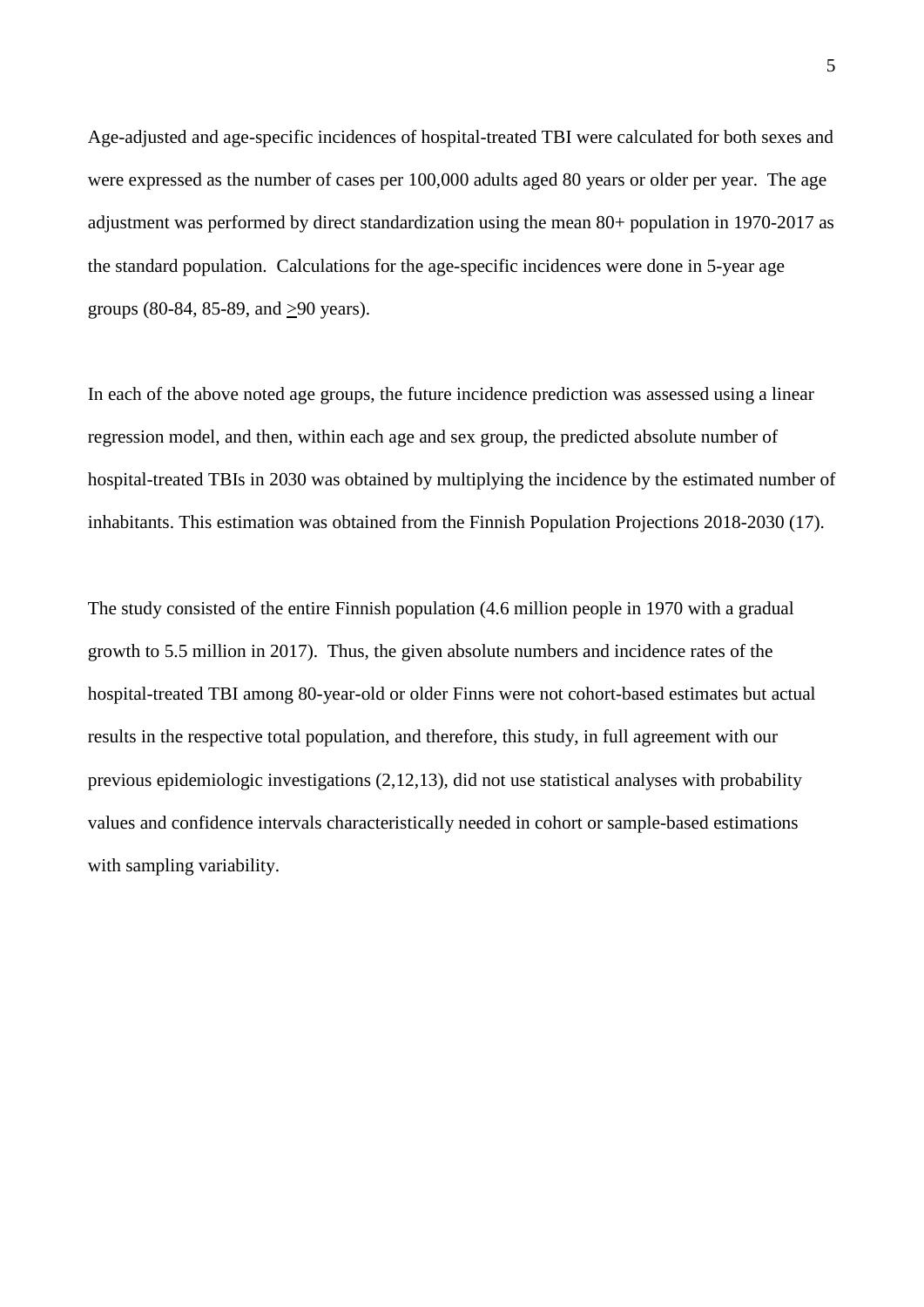## **Results**

The total number of hospital-treated older Finns with a fall-induced TBI increased considerably between the years 1970 and 2017, from 60 (women) and 25 (men) in 1970 to 1622 (women) and 991 (men) in 2017 (Figure 1A). The age-adjusted incidence of TBI (per 100,000 persons) also showed a clear increase from 1970 to 2017: from 167.9 to 800.4 in women (377% increase), and from 176.8 to 927.3 in men (424% increase) (Figure 1B).

In women, the age-specific hospital-treated TBI incidence rates (per 100,000 persons) in the age groups of 80-84, 85-89, and 90 years or older in 1970 vs. 2017 were 170, 171 and 151 vs. 604, 944 and 1311, respectively (Figure 2A). In men, these rates were 160, 56 and 681 vs. 729, 1146 and 1704 (Figure 2B).

If the above noted trend in the age-adjusted TBI incidence rates continues, and the size of the 80 year-old or older Finnish population increases as predicted (from 0.29 million in 2017 to 0.49 million in 2030), the number of fall-induced hospital-treated TBI among 80-year-old or older Finns will be approximately 1.8 times higher in 2030 (4811 injuries) than 2017 (2613 injuries) (Figure 3).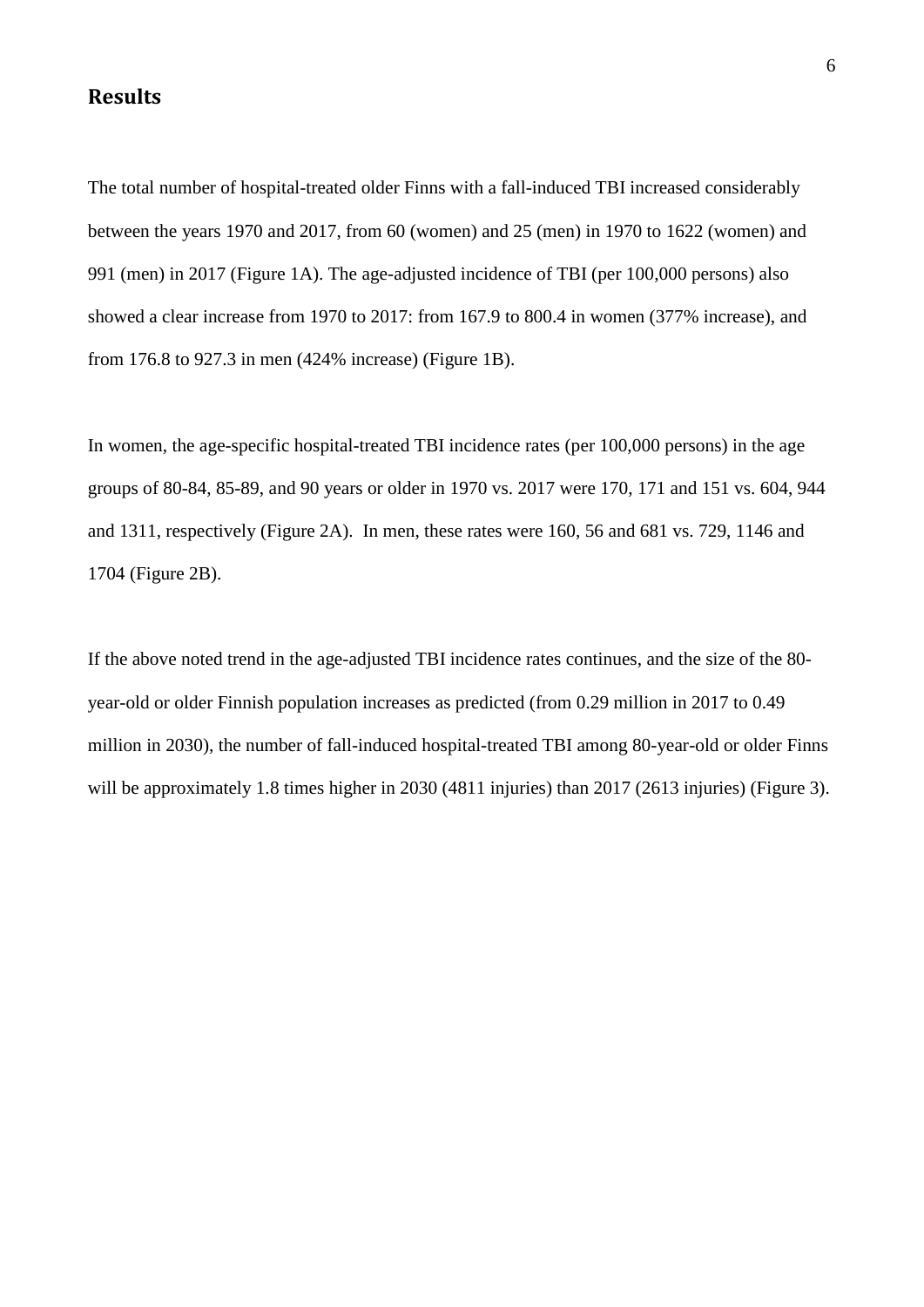#### **Discussion**

This 47-year follow-up study shows that the number and age-adjusted incidence (i.e., average individual risk) of fall-induced hospital-treated TBI in Finnish men and women aged 80 years or older increased considerably during 1970-2017. Compared to the data in our previous study (12), the alarming rise has continued (Figure 1).

Our findings are in line with other recent observations on fall-induced severe TBI among elderly adults (1-10), but the exact reasons for the ongoing increase are largely unknown. In other words, we do not know whether the increase in fall-induced TBI is related to an increase in falls, an increase in TBI after a fall, or both. Today elderly people, or at least the frailest part of them, may fall more often and more seriously than their predecessors as they live long with many chronic diseases and disorders (1,2,12,18-21). Also, some strong external risk factors for falling, such as polypharmacy, may have become more common among elderly adults (1,2,18), and additionally, changes in living arrangements; impaired balance, muscle strength and vision; sensory neuropathy; alcohol drinking; poor nutrition; and increased use of anticoagulants may have contributed (12,18-22).

The strengths of this epidemiologic secular trend analysis include unchanged TBI definition, a population-based complete, accurate and current database, and exceptionally long follow-up. The limitations include the lack of information on non-hospitalized TBI victims and reasons and risk factors for falls and subsequent injuries (12). In the USA, approximately one-third of older adults with TBI are hospitalized (5). Although our TBI population consisted of the oldest old with high probability for hospital admission, the unknown proportion of nonhospitalized patients might refer to possible secular changes in the hospitalization policy of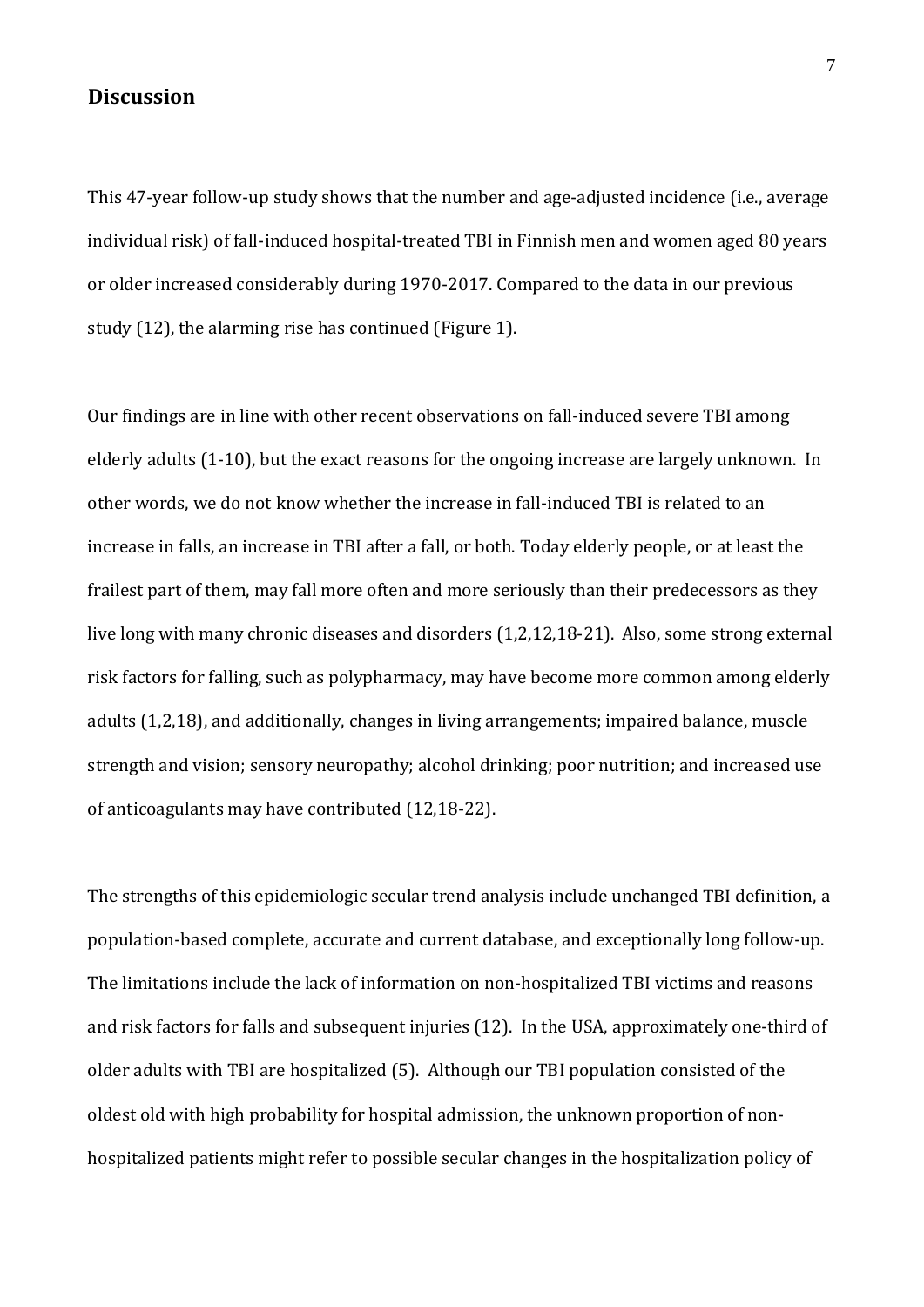the TBI victims. We see that for two reasons this cannot well explain our continuously and steeply risen numbers in 1970-2017. Firstly, in head injuries nothing else than the condition of the patient has always dictated the decision for hospitalization. In other words, according to the long-term clinical traumatologic experience in our research team, the indications for hospital admission of the TBI persons have not changed by time. Secondly, our previous study concerning fall-induced cervical spine injuries of older adults between 1970 and 2011 (fracture, cord injury or their combination) showed a similarly drastic rise in the number and incidence of the victims and all these patients have always been hospitalized (23).

Taken together, the number and age-adjusted incidence of fall-induced TBI among older Finns increased steeply between 1970 and 2017 and rapid aging of the population is likely to exacerbate the problem in the near future. Further studies are needed to better understand the reasons for the increase so that effective interventions for falls and injury prevention can be initiated. Current evidence suggests that falls prevention programs among older adults have potential to reduce falls, serious fall-induced injuries, and subsequent emergency department visits, hospitalizations, nursing home placements, functional decline and mortality (2,18,22,23). Multifactorial interventions aimed at reducing the number of falls of elderly persons by simultaneously modifying many of the predisposing and situational risk factors for falls have shown promising results (2,22,24,25). Also, single interventions, such as strength and balance training, reduction in psychotropic medication, correction of visual impairment, home-hazard assessment and modification, and gait-stabilizing anti-slip devices, can be effective (21,22,26,27).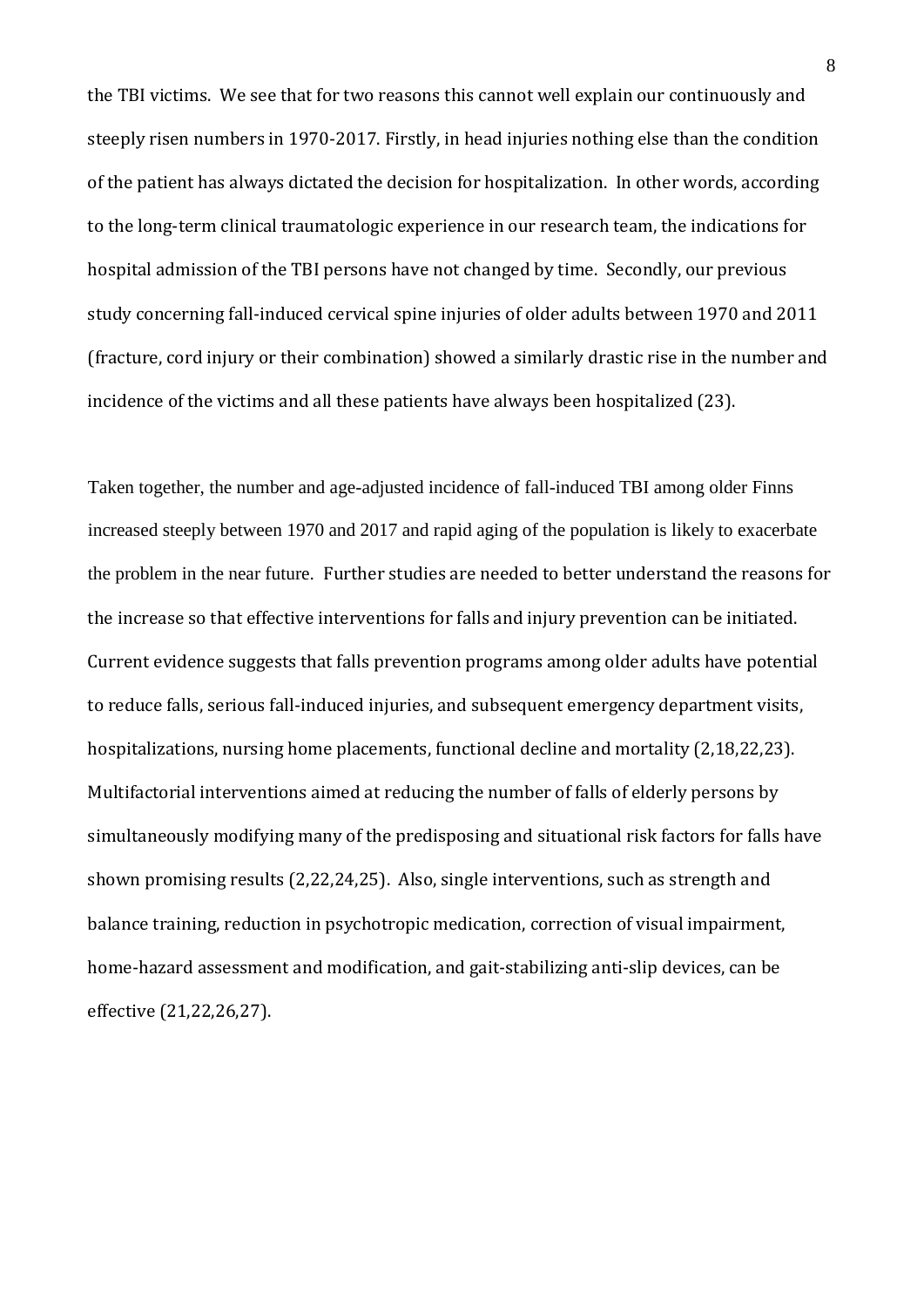# **Funding**

This study was funded by the Comparative Research Funding of the Pirkanmaa Hospital District, Tampere, Finland (grant no 9V015). The organization had no involvement in the (1) study design; (2) collection, analysis and interpretation of data; (3) writing of the manuscript; and (4) decision to submit the manuscript for publication.

## **Acknowledgements**

The authors thank the National Institute of Health and Welfare and the Finnish Ministry of Social Affairs and Health for cooperation and help in conducting the study.

# **Conflict of interest**

The authors have no conflicts of interest.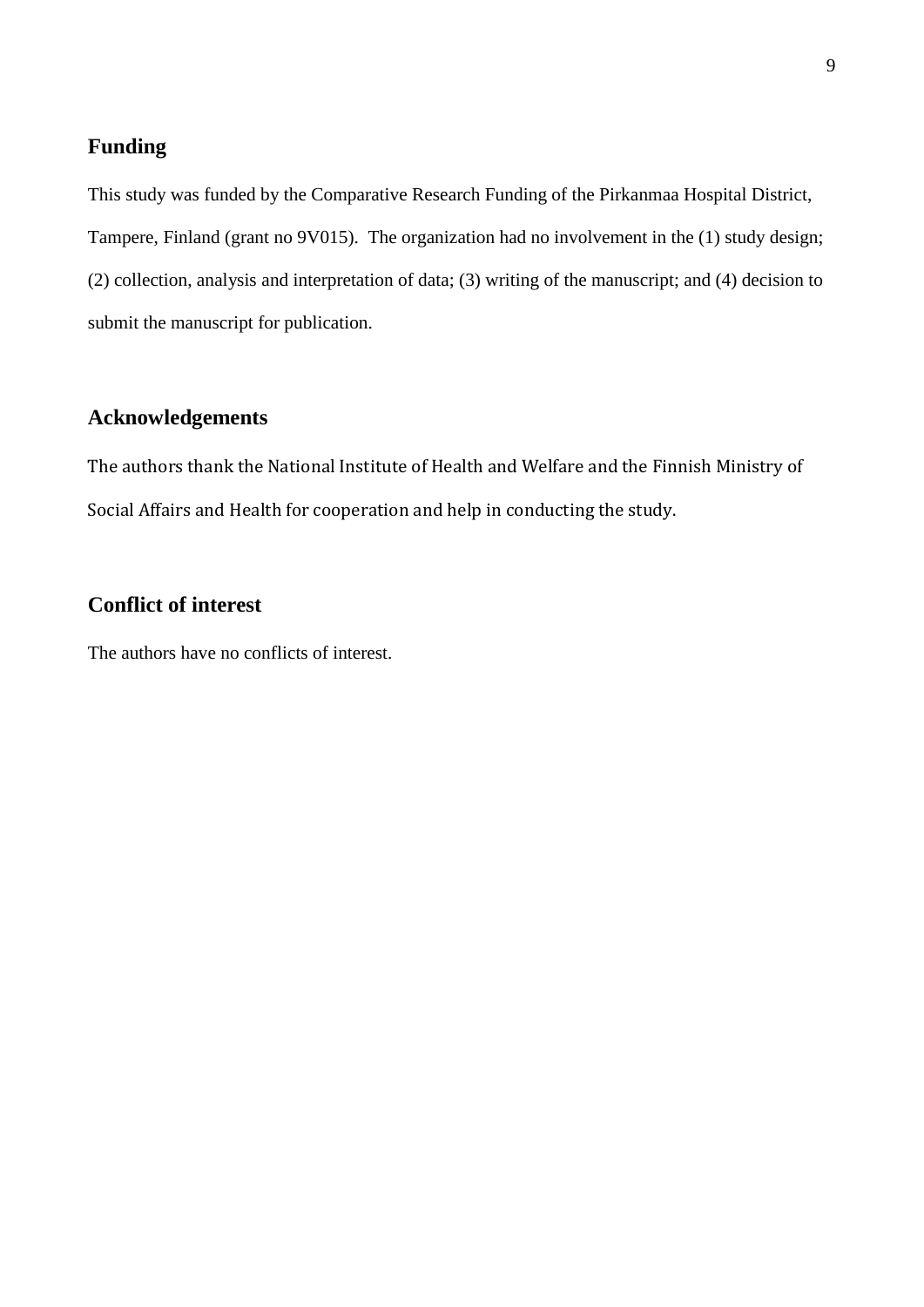## **References**

1. Harvey LA, Close JC. Traumatic brain injury in older adults: characteristics, causes and consequences. Injury 2012; 43:1821–1826. doi:10.1016/j.injury.2012.07.188

2. Kannus P, Parkkari J, Koskinen S, et al. Fall-induced injuries and deaths among older adults. JAMA 1999;281:1895-1899.

3. Hartholt KA, Van Lieshout EM, Polinder S, Panneman MJ, Van der Cammen TJ, Patka P. Rapid increase in hospitalizations resulting from fall-related traumatic head injury in older adults in the Netherlands 1986–2008. J Neurotrauma 2011;28:739–744. doi:10.1089/neu.2010.1488

4. Fu TS, Jing R, McFaull SR, Cusimano MD. Recent trends in hospitalization and in-hospital mortality associated with traumatic brain injury in Canada: A nationwide, population-based study. J Trauma Acute Care Surg 2015;79:449-454.

5. Taylor CA, Bell JM, Breiding MJ, Xu L. Traumatic brain injury-related emergency department visits, hospitalizations, and deaths – United States, 2007 and 2013. MMWR Surveill Summ 2017;66:1-16. doi:10.15585/mmwr.ss6609a1

6. Sung KC, Liang FW, Cheng TJ, Lu TH, Kawachi I. Trends in unintentional fall related traumatic brain injury death rates in older adults in the United States, 1980-2010: a joinpoint analysis. J Neurotrauma 2015;32:1078-1082. doi:10.1089/neu.2014.3509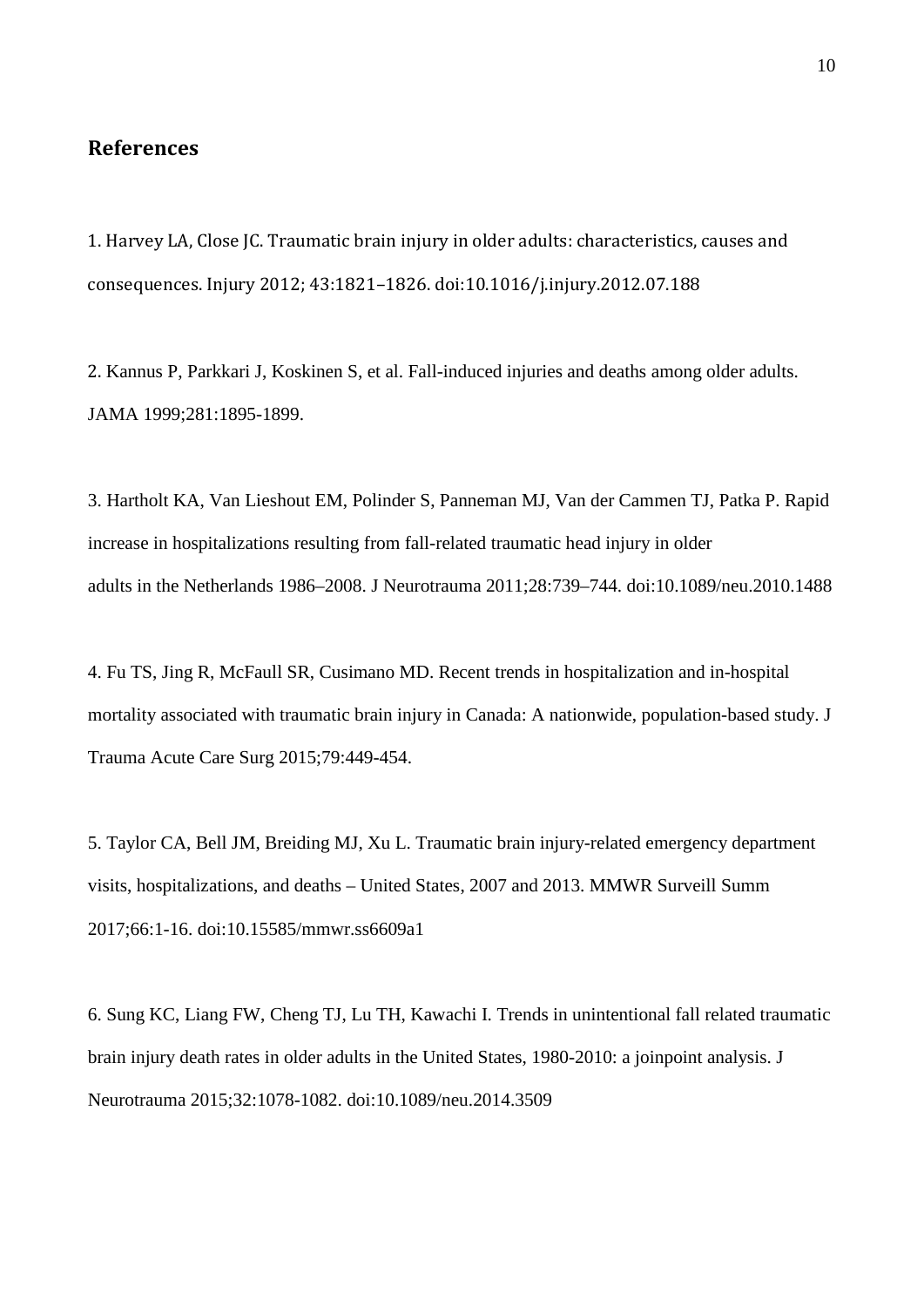7. Buchele G, Rapp K, König HH, et al. The risk of hospital admission due to traumatic brain injury is increased in older persons with severe functional limitations. J Am Med Dir Assoc 2016;17:609- 612. doi:10.1016/j.jamda.2016.02.032

8. Harvey LA, Mitchell R, Brodaty H, Draper B, Close JC. Comparison of fall-related traumatic brain injury in residential age care and community-dwelling older people: a population-based study. Australas J Ageing 2017;36:144-150. doi:10.1111/ajag.12422

9. Gardner RC, Dams-O'Connor K, Morrissey MR, Manley GT. Geriatric traumatic brain injury: epidemiology, outcomes, knowledge caps, and future directions. J Neurotrauma 2018 Feb 15. doi: 10.1089/neu.2017.5371

10. Fu WW, Fu TS, Jing R, McFaull SR, Cusimano MD. Predictors of falls and mortality among elderly adults with traumatic brain injury: a nationwide, population-based study. PLoS One 2017;12(4):e0175868. doi:10.1371/journal.pone.0175868

11. Yang Y, Mackey DC, Liu-Ambrose T, Leung PM, Feldman F, Robinovitch SN. Clinical risk factors for head impact during falls in older adults: a prospective cohort study in long-term care. J Head Trauma Rehabil 2017;32:168-177. doi:10.1097/HTR.0000000000000257

12. Korhonen N, Niemi S, Parkkari J, Sievänen H, Kannus P. Incidence of fall-related traumatic brain injury among older Finnish adults between 1970 and 2011. JAMA 2013;309:1891-1892. doi: 10.1001/jama.2013.3356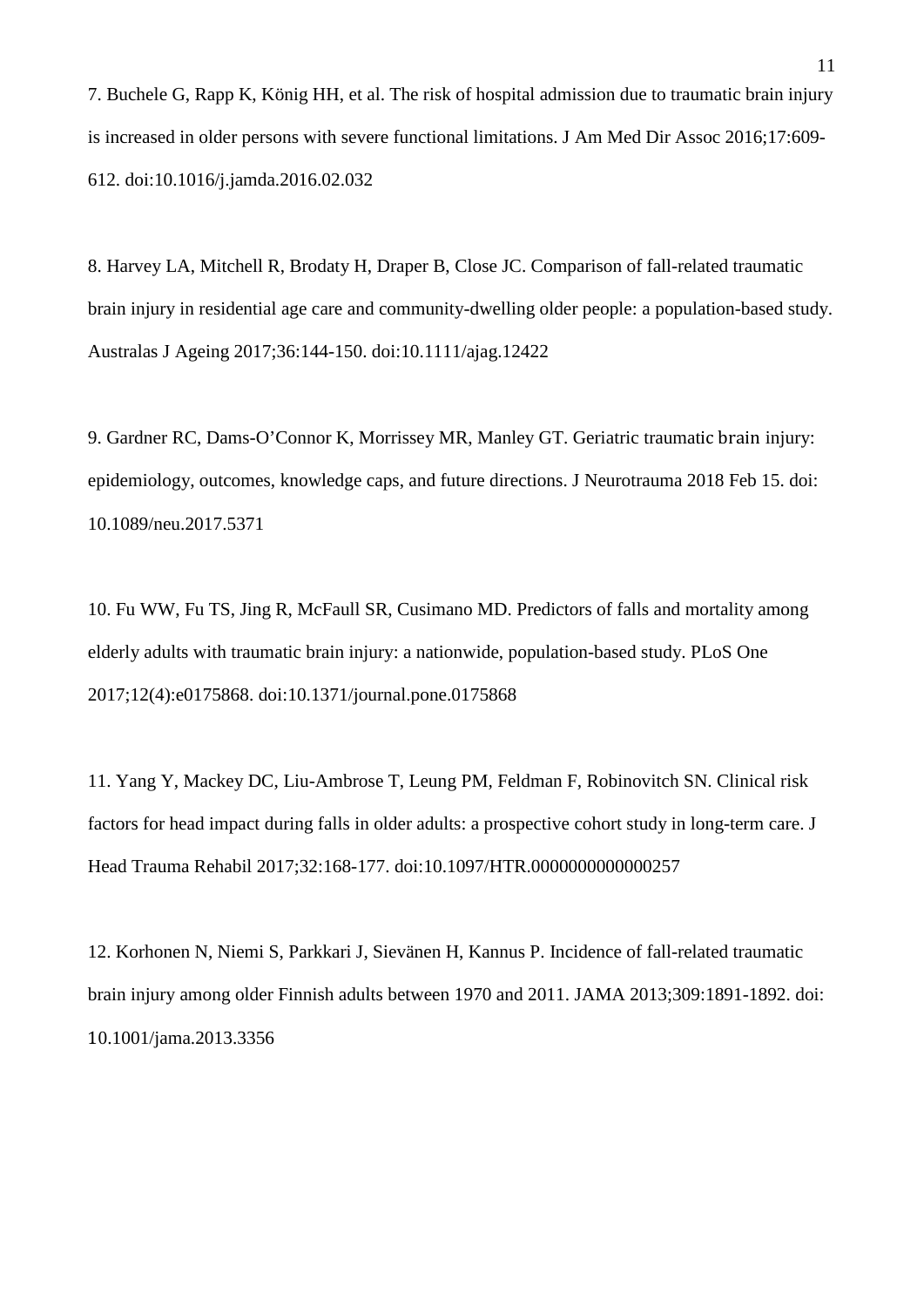13. Kannus P, Niemi S, Sievänen H, Parkkari J. Stabilized incidence in proximal humeral fractures of elderly women: nationswide statistics from Finland in 1970-2015. J Gerontol A Biol Sci Med Sci 2017;72:1390-1393. doi:10.1093/gerona/glx073

14. Mattila VM, Sillanpää P, Iivonen T, Parkkari J, Kannus P, Pihlajamäki H. Coverage and accuracy of cruciate ligament injury in the Finnish National Hospital Discharge Register. Injury 2008;39:1373-1376. doi:10.1016/j.injury.2008.05.007

15. Sund R. Quality of the Finnish Hospital Discharge Register: a systematic review. Scand J Public Health 2012;40:505-515. doi:10.1177/1403494812456637

16. Official Statistics of Finland. Population Structure 1970-2017. Statistics Finland, Helsinki, Finland, 2018.

17. Official Statistics of Finland. Population Projection by Municipalities 2018-2030. Statistics Finland, Helsinki, Finland 2017.

18. Tinetti ME, Kumar C. The patient who falls: "It's always a trade-off". JAMA 2010;303:258- 266. doi:10.1001/jama.2009.2024

19. Welmer AK, Rizzuto D, Laukka EJ, Johnell K, Fratiglioni L. Cognitive and physical function in relation to the risk of injurious falls in older adults: a population-based study. J Gerontol A Biol Sci Med Sci 2017;72:669-675. doi:10.1093/gerona/glw141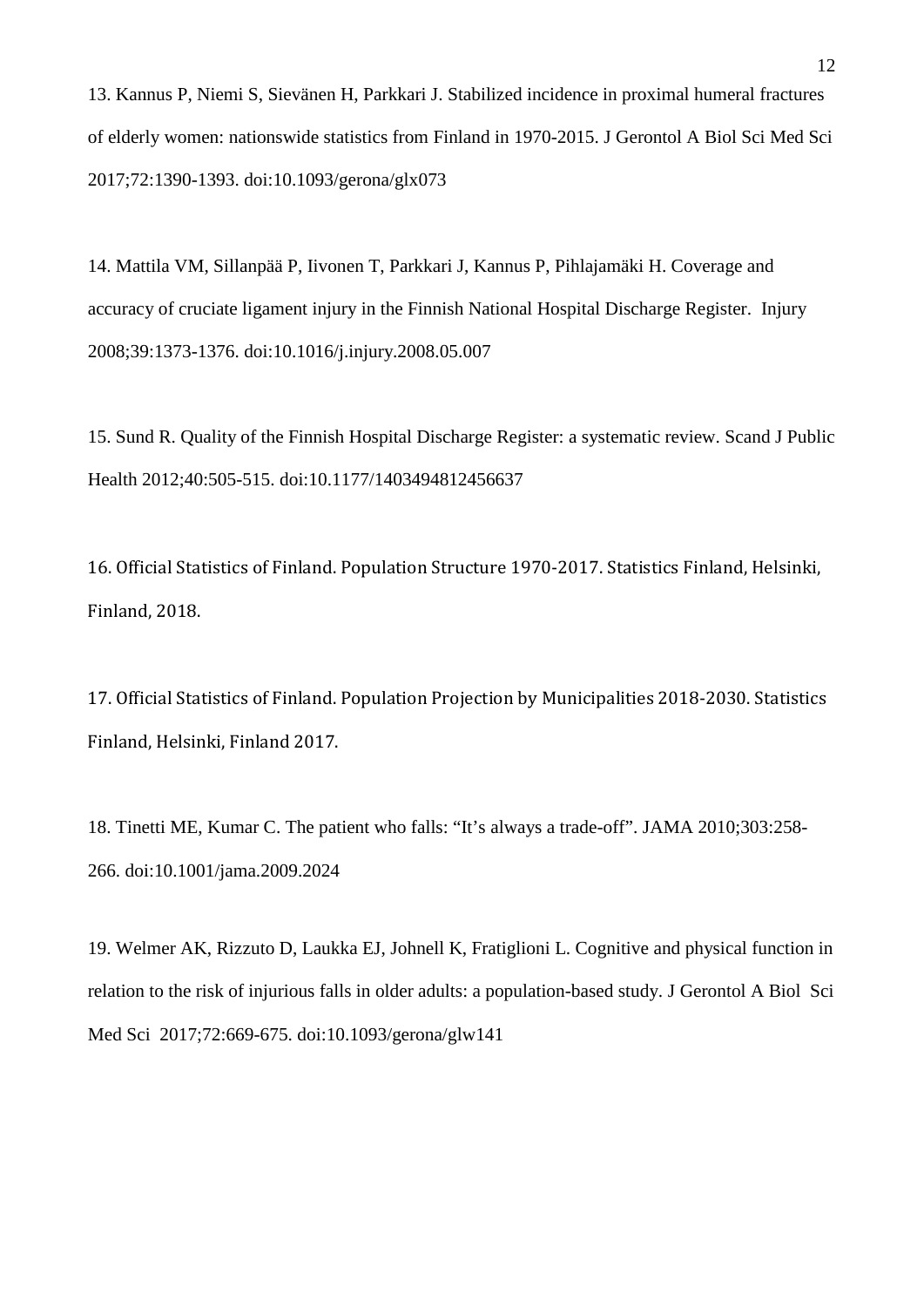20. Ferrucci L, Cooper R, Shardell M, Simonsick EM, Schrack JA, Kuh D. Age-related change in mobility: perspectives from life course epidemiology and geroscience. J Gerontol A Biol Sci Med Sci 2016;71(9):1184-1194. doi:10.1093/gerona/glw043

21. Uusi-Rasi K, Patil R, Karinkanta S, Kannus P, Tokola K, Lamberg-Allardt C, Sievänen H. A 2- Year Follow-Up After a 2-Year RCT with Vitamin D and Exercise: Effects on Falls, Injurious Falls and Physical Functioning Among Older Women. J Gerontol A Biol Sci Med Sci 2017;72:1239- 1245. doi:10.1093/gerona/glx044

22. Panel on Prevention of Falls in Older Persons, American Geriatrics Society and British Geriatrics Society. Summary of the Updated American Geriatrics Society/British Geriatrics Society Clinical Practice Guideline for Prevention of Falls in Older Persons. J Am Geriatr Soc 2011;59:148–157. doi:10.1111/j.1532-5415.2010.03234.x

23. Korhonen N, Kannus P, Niemi S, Parkkari J, Sievänen H. Rapid increase in fall-induced cervical spine injuries among older Finnish adults between 1970 and 2011. Age Ageing 2014; 43:567-571. doi: 10.1093/ageing/afu060

24. Palvanen M, Kannus P, Piirtola M, Niemi S, Parkkari J, Järvinen M. Effectiveness of the Chaos Falls Clinic in preventing falls and injuries of home-dwelling older adults: a randomised controlled trial. Injury 2014;45:265-271. doi: 10.1016/j.injury.2013.03.010

25. Hopewell S, Copsey B, Nicolson P, Adedire B, Boniface G, Lamb S. Multifactorial interventions for preventing falls in older people living in the community: a systematic review and meta-analysis of 41 trials and almost 20 000 participants. Br J Sports Med 2019; epubl. doi: 10.1136/bjsports-2019-100732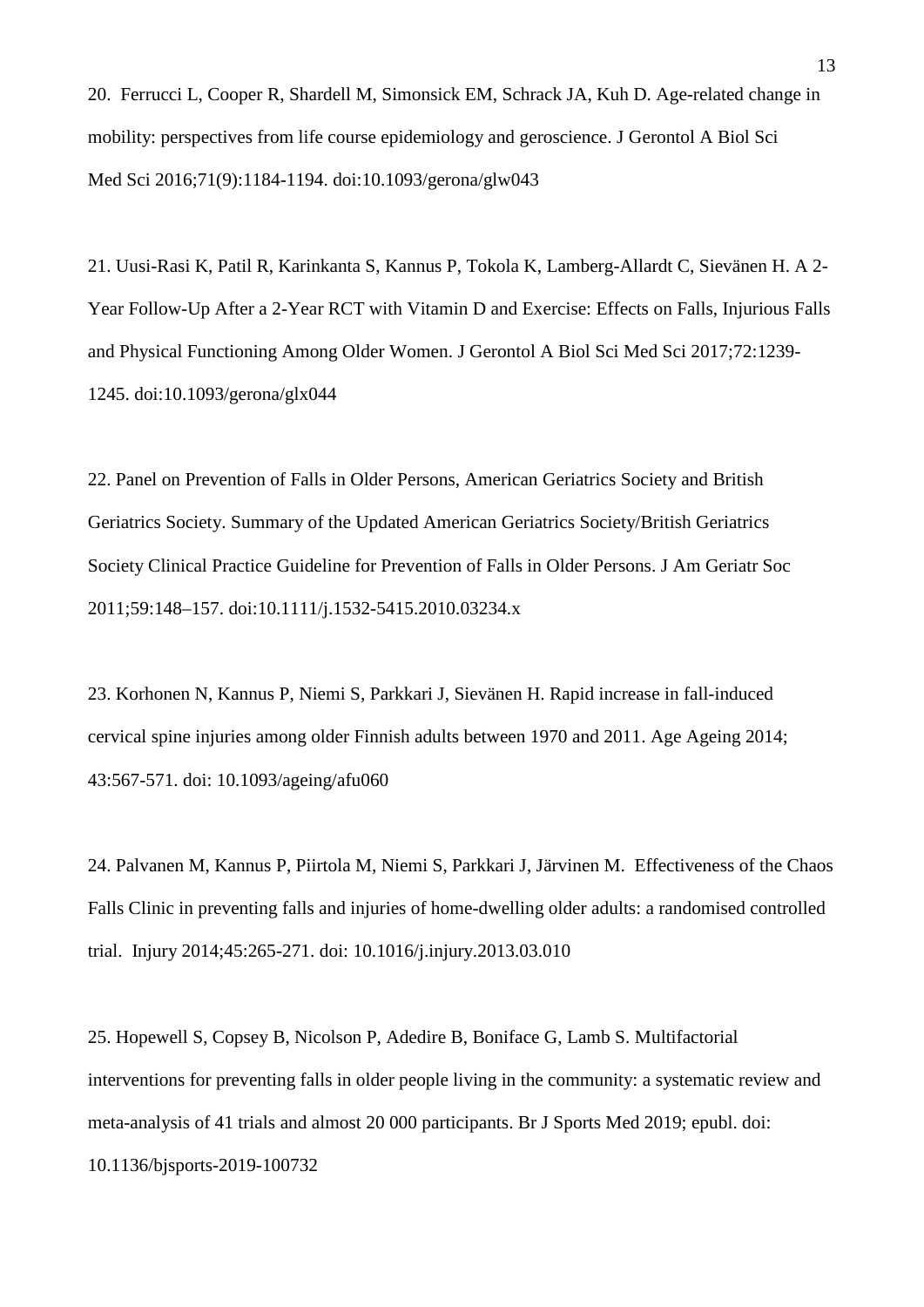26. Sherrington C, Fairhall NJ, Wallbank GK, Tiedemann A, Michaleff ZA, Howard K, Clemson L, Hopewell S, Lamb SE. Exercise for preventing falls in older people living in the community. Cochrane Database Syst Rev 2019 Jan 31;1:CD012424. doi: 10.1002/14651858

27. Tricco AC, Thomas SM, Veroniki AA, Hamid JS, Cogo E, Strifler L et al. Comparisons of interventions for preventing falls in older adults: A systematic review and meta-analysis. JAMA 2017;318:1687-1699. doi: 10.1001/jama.2017.15006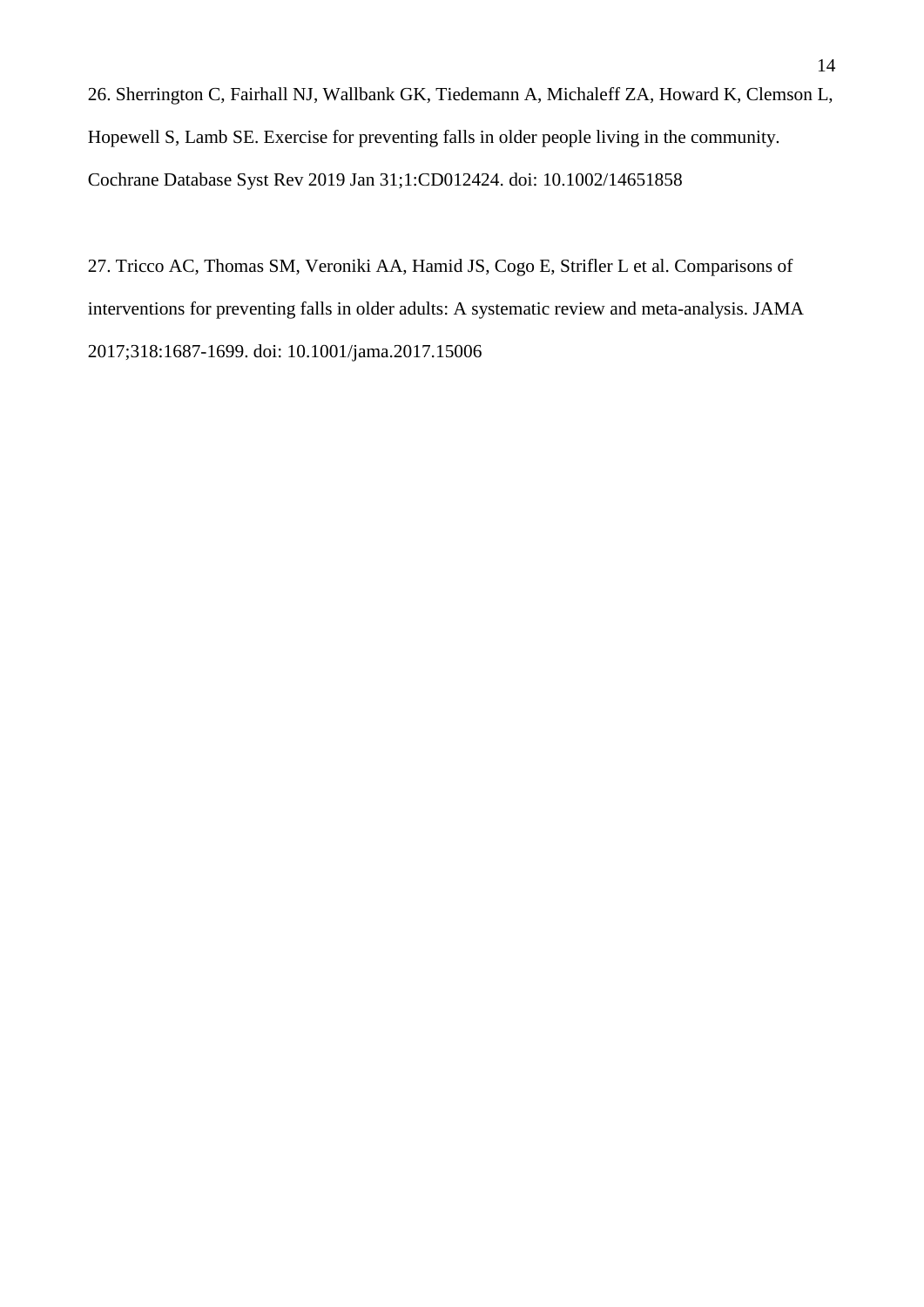

**Figure 1.** Fall-induced hospital-treated traumatic brain injuries in Finnish women and men 80 years or older between 1970 and 2017. A) Number B) Age-adjusted incidence (per 100,000).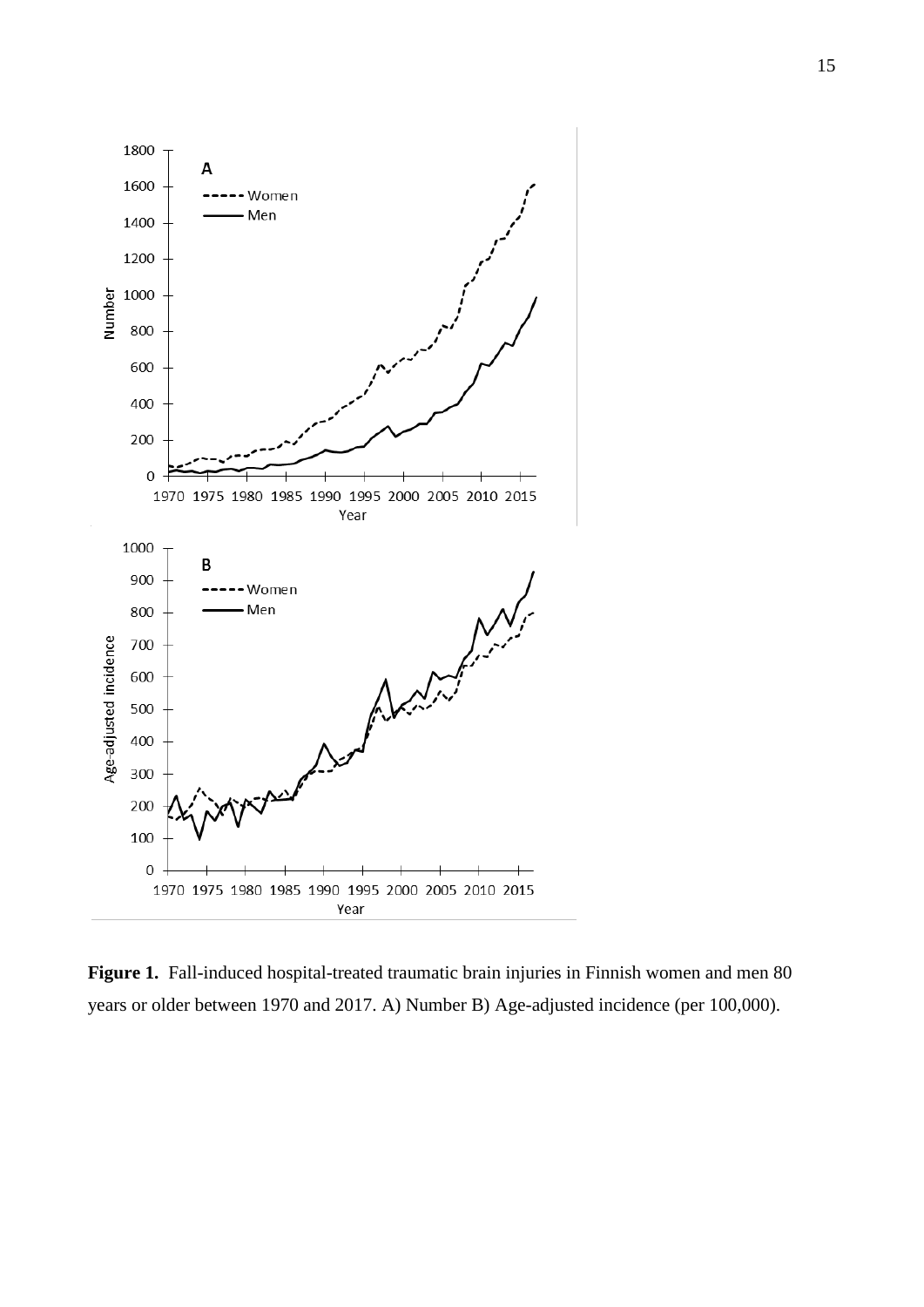

**Figure 2.** Age-specific incidence (per 100,000) of fall-induced hospital-treated traumatic brain injuries in Finnish women and men 80 years or older between 1970 and 2017. A) Women B) Men.